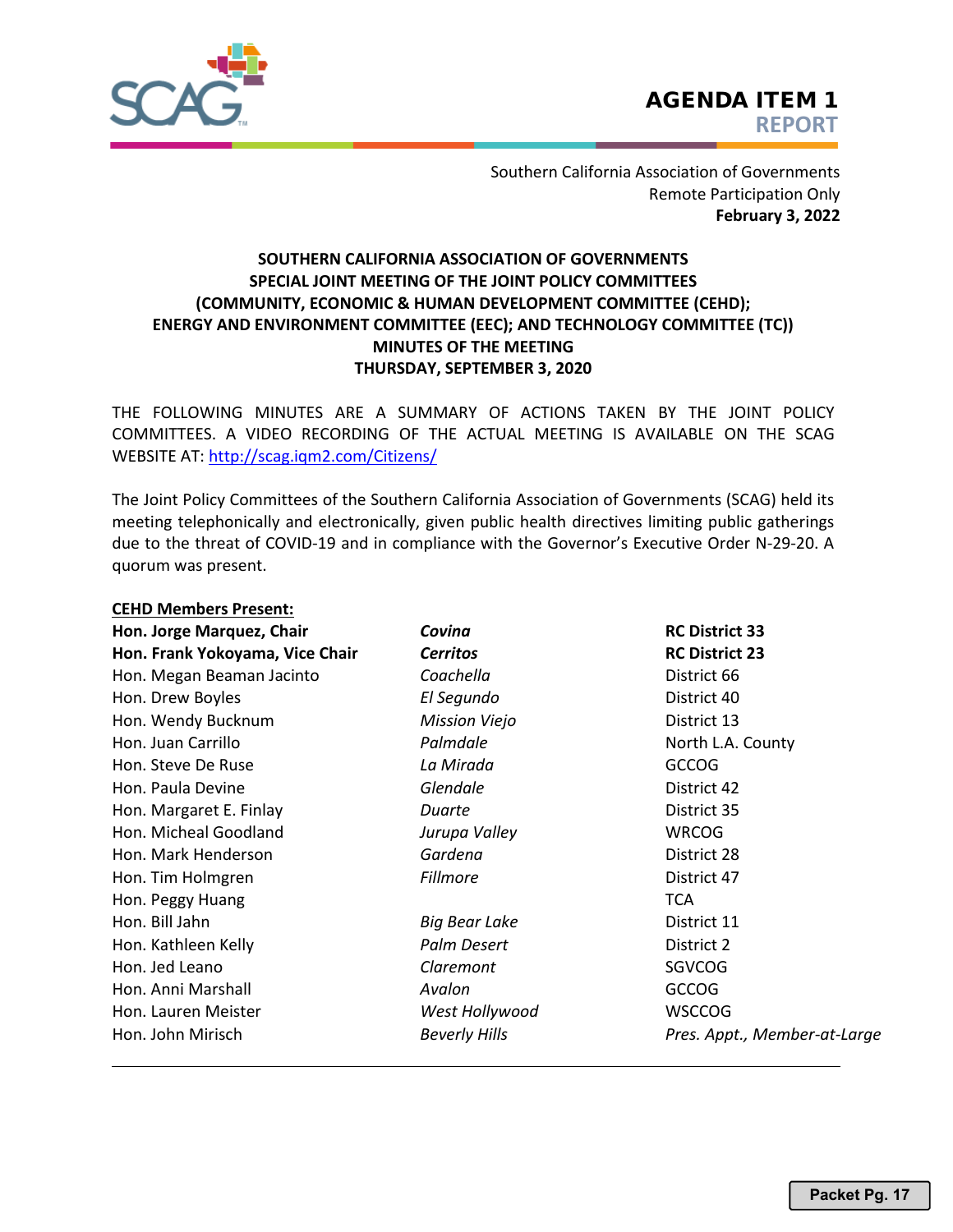

# **REPORT**

| Hon. James Mulvihill              | San Bernardino                  | Pres. Appt., Member at Large |
|-----------------------------------|---------------------------------|------------------------------|
| Hon. Steve Nagel                  | <b>Fountain Valley</b>          | District 15                  |
| Hon. Kim Nguyen                   | Garden Grove                    | District 18                  |
| Hon. Trevor O'Neil                | Anaheim                         | District 19                  |
| Hon. Jim Predmore                 |                                 | <b>ICTC</b>                  |
| Hon. Jan Pye                      | <b>Desert Hot Springs</b>       | <b>CVAG</b>                  |
| Hon. Rex Richardson               | Long Beach                      | District 29                  |
| Hon. Sonny Santa Ines             | <b>Bellflower</b>               | <b>GCCOG</b>                 |
| Hon. Lyn Semeta                   | <b>Huntington Beach</b>         | District 64                  |
| Hon. David Shapiro                | Calabasas                       | <b>LVMCOG</b>                |
| Hon. Becky Shevlin                | Monrovia                        | SGVCOG                       |
| Hon. Mark Waronek                 | Lomita                          | <b>SBCCOG</b>                |
|                                   |                                 |                              |
| Hon. Acquanetta Warren            | Fontana<br><b>West Covina</b>   | <b>SBCTA</b><br>SGVCOG       |
| Hon. Tony Wu                      |                                 |                              |
| Hon. Frank Zerunyan               | <b>Rolling Hills Estates</b>    | <b>SBCCOG</b>                |
| <b>CEHD Members Not Present</b>   |                                 |                              |
| Hon. Al Austin, II                | Long Beach                      | <b>GCCOG</b>                 |
| Hon. David Avila                  | Yucaipa                         | <b>SBCTA</b>                 |
| Hon. Michael C. Carroll           | <b>Irvine</b>                   | District 14                  |
| Hon. Rose Espinoza                | La Habra                        | <b>OCCOG</b>                 |
| Hon. Bill Hodge                   | Calexico                        | <b>ICTC</b>                  |
| Hon. Cecilia Hupp                 | Brea                            | <b>OCCOG</b>                 |
| Hon. Robert "Bob" Joe             | South Pasadena                  | <b>AVCJPA</b>                |
| Hon. Marisela Magana              | Perris                          | District 69                  |
| Hon. Andrew Masiel, Sr.           | Tribal Gov't Regl Planning Rep. |                              |
| Hon. Bill Miranda                 | Santa Clarita                   | <b>SFVCOG</b>                |
| Hon. Edward Paget                 | <b>Needles</b>                  | <b>SBCTA</b>                 |
| Hon. Sunny Park                   | <b>Buena Park</b>               | <b>OCCOG</b>                 |
| Hon. Michael Posey                | <b>Huntington Beach</b>         | <b>OCCOG</b>                 |
| Hon. Rita Ramirez                 | Victorville                     | District 65                  |
| Hon. Paul Rodriguez               | Chino                           | Pres. Appt., Member-at-Large |
| <b>EEC Members Present</b>        |                                 |                              |
| Hon. David Pollock, (Chair)       | <b>Moorpark</b>                 | <b>District 46</b>           |
| Hon. Carmen Ramirez, (Vice Chair) | <b>Oxnard</b>                   | <b>District 45</b>           |
| Hon. Margaret Clark               | Rosemead                        | <b>SGVCOG</b>                |
| Hon. Robert Copeland              | <b>Signal Hill</b>              | <b>GCCOG</b>                 |

Hon. Ned Davis *Westlake Village* LVMCOG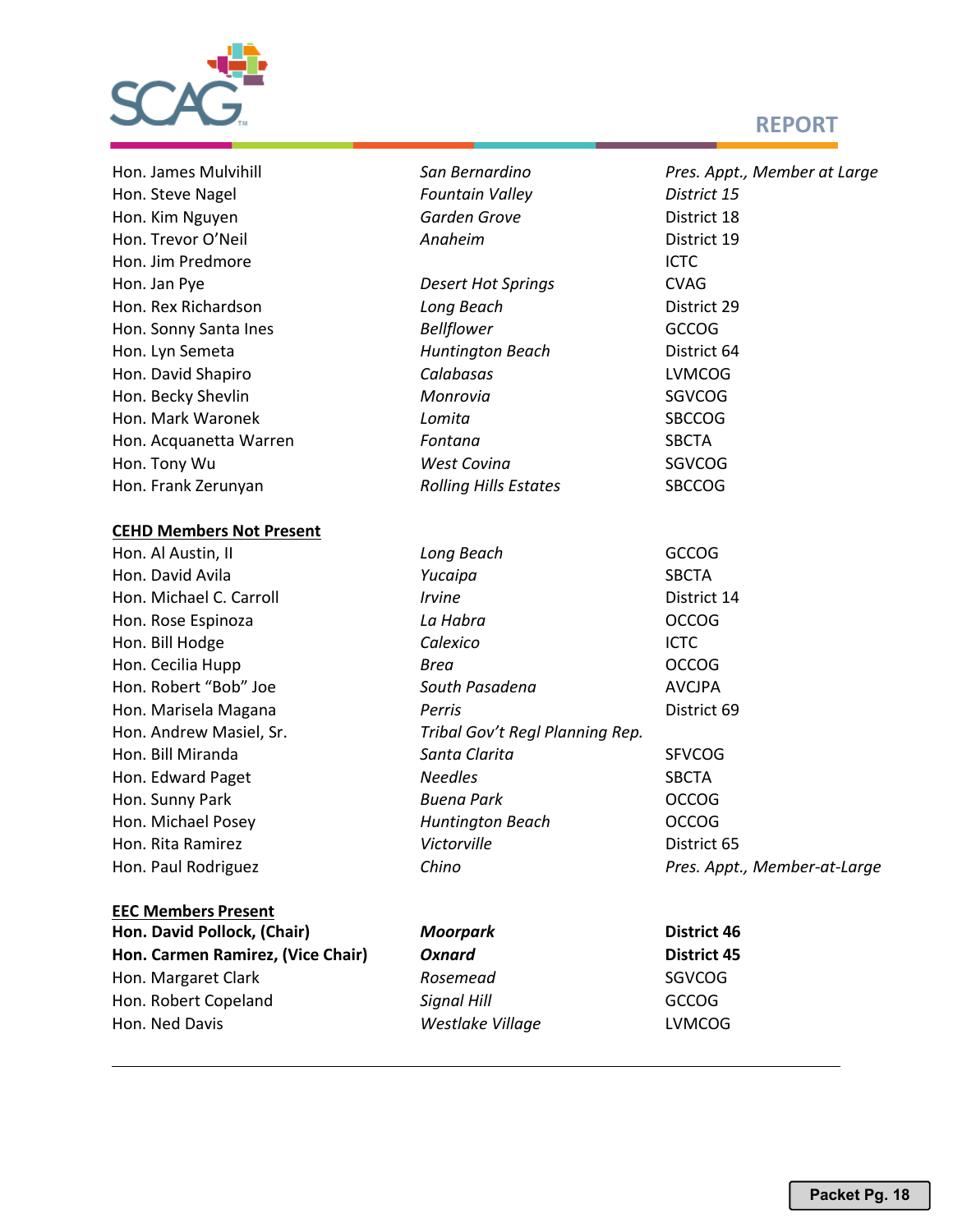

Hon. Sandra Genis *Costa Mesa* OCCOG Hon. Shari Horne *Laguna Woods* OCCOG Hon. Diana Mahmud *South Pasadena* SGVCOG Hon. Toni Momberger *Redlands* SBCTA Hon. Cynthia Moran *Chino Hills* SBCTA Sup. Linda Parks Ventura County Hon. Jeannine Pearce *Long Beach* District 30 Sup. Luis Plancarte **Imperial County** Sup. Luis Plancarte Hon. Deborah Robertson *Rialto* District 8 Hon. Meghan Sahli-Wells *Culver City* District 41 Hon. Sharon Springer **Burbank** Burbank SFVCOG Hon. Edward H.J. Wilson *Signal Hill* GCCOG

#### **EEC Members Not Present**

Hon. Daniel Brotman *Glendale* AVCJPA Hon. Maria Davila *South Gate* GCCOG Hon. Jordan Ehrenkranz *Canyon Lake* WRCOG Hon. Elaine Litster *Simi Valley* VCOG Hon. Oscar Ortiz *Indio* CVAG Hon. James Osborne *Lawndale* SBCCOG Hon. Miguel Pulido *Santa Ana* OCTA Hon. Greg Raths *Mission Viejo* OCCOG Hon. Richard Rollins *Port Hueneme* VCOG Hon. Rhonda Shader *Placentia* Placentia **President's Appointment** Hon. Jesus Silva *Fullerton* President's Appointment Hon. John Valdivia *San Bernardino* SBCTA Hon. Bonnie Wright *Hemet* WRCOG

#### **TC Members Present:**

**Hon. Cheryl Viegas-Walker, (Chair)** *El Centro* **District 1 Hon. Steven Hofbauer, (Vice Chair)** *Palmdale* **District 43** Hon. Sean Ashton *Downey* District 25 **Hon. Rusty Bailey Riverside Propose State State State State State State State State State State State State State State State State State State State State State State State State State State State State State State** Hon. Ben Benoit *Wildomar* South Coast AQMD Hon. Art Brown *Buena Park* District 21 Hon. John Dutrey **Montclair Montclair** SBCTA Hon. Emily Gabel-Luddy AVCJPA Hon. Dean Grose *Los Alamitos* District 20

Hon. Ana Beltran *Westmoreland* ICTC

# **REPORT**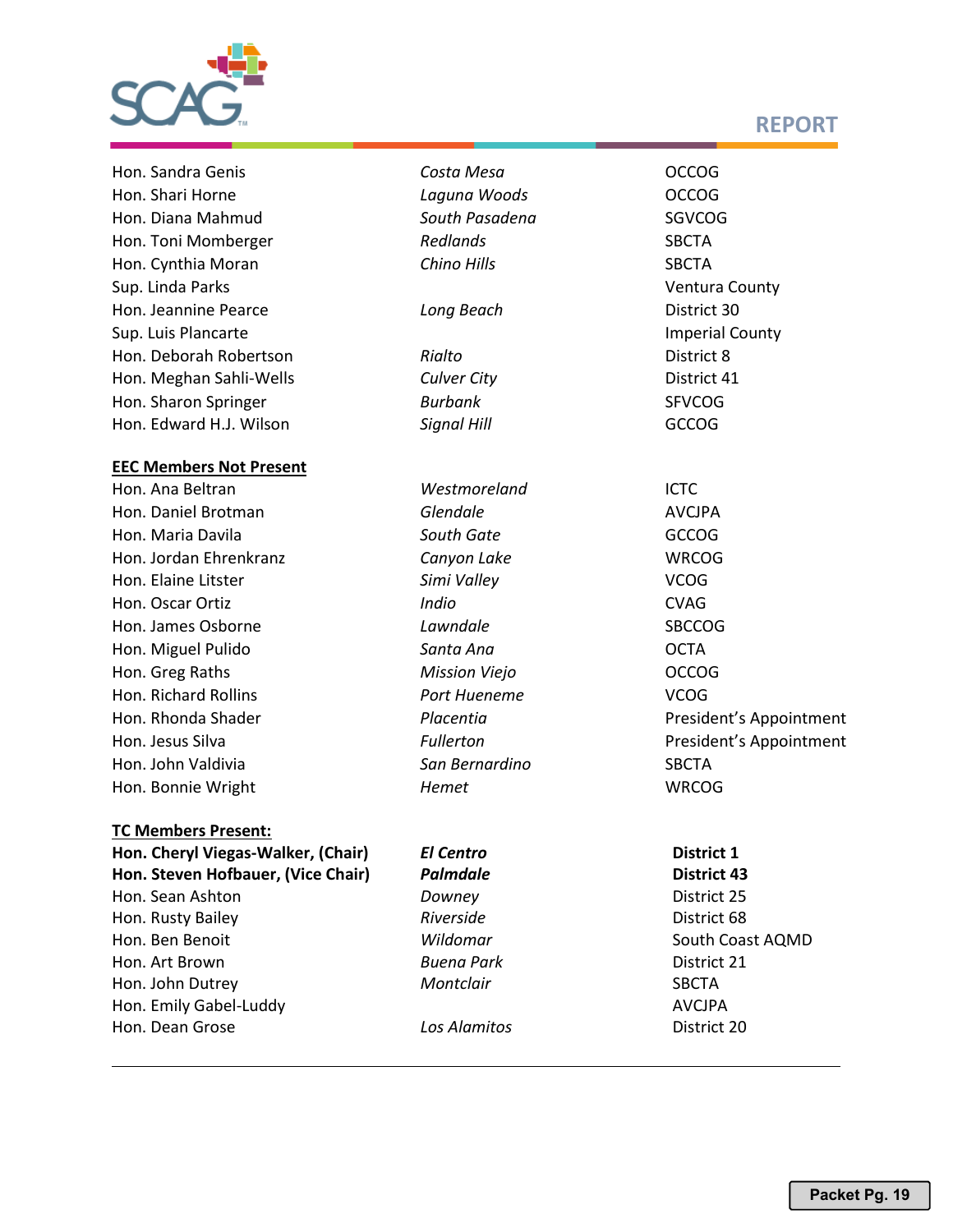

Hon. Jack Hadjinian *Montebello* District 34 Hon. Curt Hagman San Bernardino County Hon. Ray Hamada *Bellflower* District 24 Hon. Jan Harnik *Palm Desert* RCTC Hon. Mike T. Judge *Simi Valley* VCTC Hon. Trish Kelley *Mission Viejo* OCCOG Hon. Linda Krupa *Hemet* WRCOG Hon. Richard Loa *Palmdale* NCTC Hon. Clint Lorimore *Eastvale* District 4 **Hon. Steven Ly Rosemead District 32** Hon. Steve Manos **Busing Steve Manos** *Lake Elsinore* **District 63** Hon. Ray Marquez *Chino Hills* District 10 Hon. Larry McCallon *Highland* SBCTA Hon. Marsha McLean *Santa Clarita* District 67 Hon. L. Dennis Michael *Rancho Cucamonga* District 9 Hon. Ara Najarian *Glendale* AVCJPA Hon. Frank Navarro *Colton* District 6 Hon. Hector, Pacheco *San Fernando* District 67 Hon. Charles Puckett *Tustin* District 17 Hon. Crystal Ruiz *San Jacinto* WRCOG Hon. Tim Sandoval *Pomona* District 38 Hon. Zak Schwank *Temecula* District 5 Hon. Marty Simonoff *Brea* District 22 Hon. Thomas Small *Culver City* Hon. Ward Smith *Placentia* OCCOG Hon. Karen Spiegel **Riverside County** Riverside County Hon. Cynthia Sternquist *Temple City* SGVCOG Hon. Jess Talamantes SFVCOG STATES AND THE SERVE OF STATES AND THE STATES STATES AND THE STATES OF STATES AND THE STATES OF STATES AND THE STATES OF STATES AND THE STATES AND THE STATES OF STATES AND THE STATES OF STATES A Hon. Brent Tercero *Pico Rivera* GCCOG Hon. Steve Tve **Diamond Bar** District 37 Hon. Alan Wapner *Ontario* SBCTA/SBCOG Hon. Alicia Weintraub *Calabasas* LVMCOG Hon. Paul Marquez *Caltrans District 7* Ex-Officio Member

#### **TC Members Not Present:**

Hon. Ross Chun *Aliso Viejo* OCTA

Hon. Phil Bacerra *Santa Ana* District 16 Hon. Kathryn Barger Los Angeles County and Los Angeles County Hon. Will Berg *Port Hueneme* VCOG Hon. Russell Betts *Desert Hot Springs* CVAG Hon. Joe Buscaino *Los Angeles* District 62

- 
- 

# **REPORT**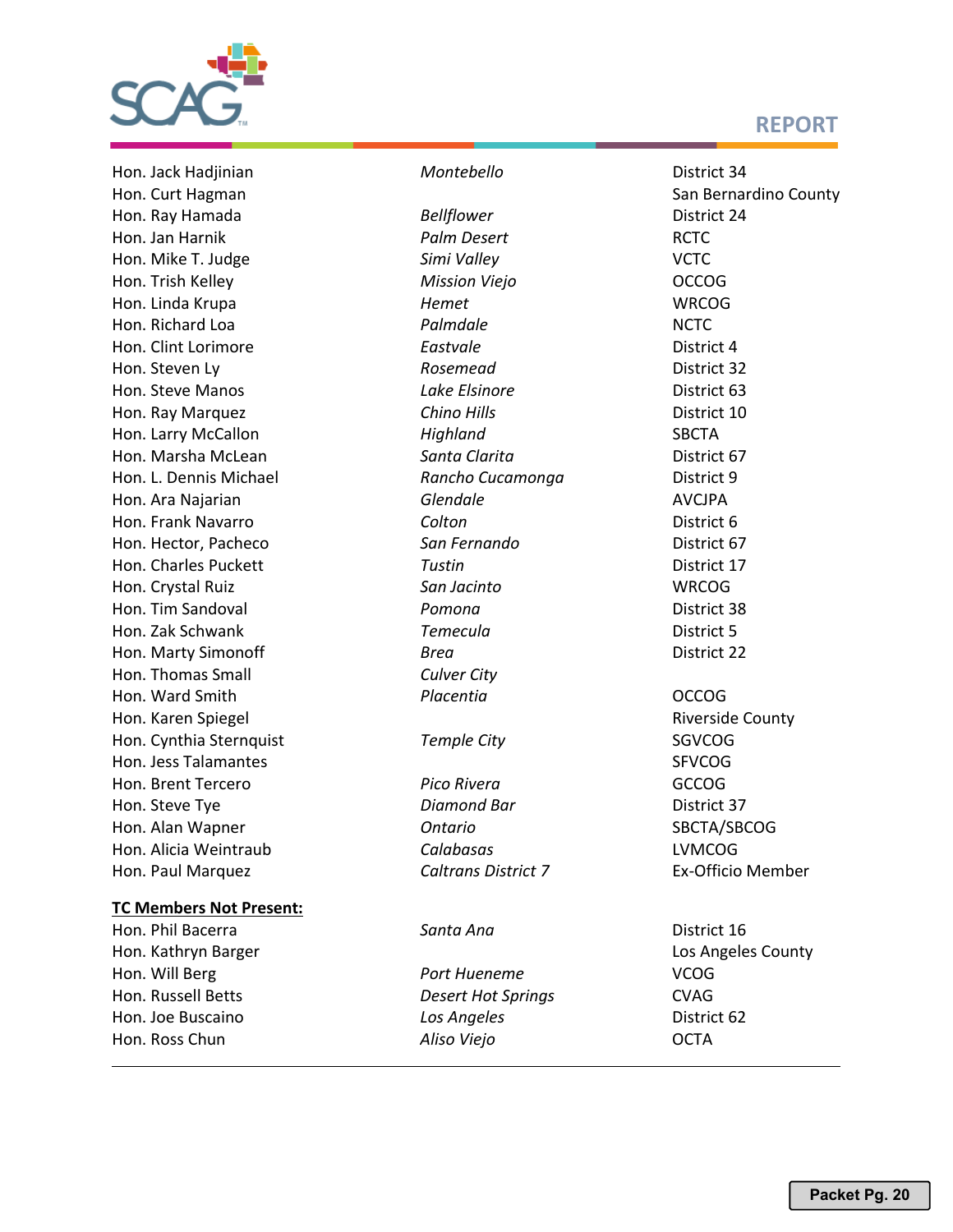

Hon. Jeremy Smith *Canyon Lake* Hon. Larry Smith *Calimesa* Hon. Colleen Wallace *Banning*

Hon. Jonathan Curtis *La Cañada-Flintridge* District 36 Hon. Diane B. Dixon *Newport Beach* OCCOG Hon. James Gazeley *Lomita* District 39 Hon. Paul Krekorian District 49 Hon. Fred Minagar *Laguna Niguel* District 12 Hon. Carol Moore *Laguna Woods* OCCOG Hon. Ed Reece *Claremont* SGVCOG Hon. Ali Saleh *Bell* GCCOG Hon. Rey Santos *Beaumont* District 3 Hon. Jose Luis Solache *Lynwood* District 26 Hon. Don Wagner **No. 2018 County County County County County County County County County County** 

### **Staff Present**

Kome Ajise, Executive Director Darin Chidsey, Chief Operating Officer Debbie Dillon, Chief Strategy Officer Justine Block, Acting Chief Counsel/Director of Legal Services Ruben Duran, Board Counsel Art Yoon, Director of Policy and Public Affairs Sarah Jepson, Director of Planning Basil Panas, Chief Financial Officer Julie Shroyer, Chief Information Officer Maggie Aguilar, Clerk of the Board Peter Waggonner, Office of Regional Council Support

#### **CALL TO ORDER AND PLEDGE OF ALLEGIANCE**

President Richardson called the meeting to order at 10:34 a.m. A quorum was confirmed. President Richardson asked Jorge Marquez, CEHD Chair, to lead the Pledge of Allegiance.

### **PUBLIC COMMENT PERIOD**

President Richardson opened the Public Comment Period. President Richardson outlined instructions for public comments and announced that comments received before the 5 p.m. deadline on Wednesday, September 1 had been posted to SCAG's website and were transmitted to members.

Board Counsel Ruben Duran stated that there were comments received after the deadline. Mr.

# **REPORT**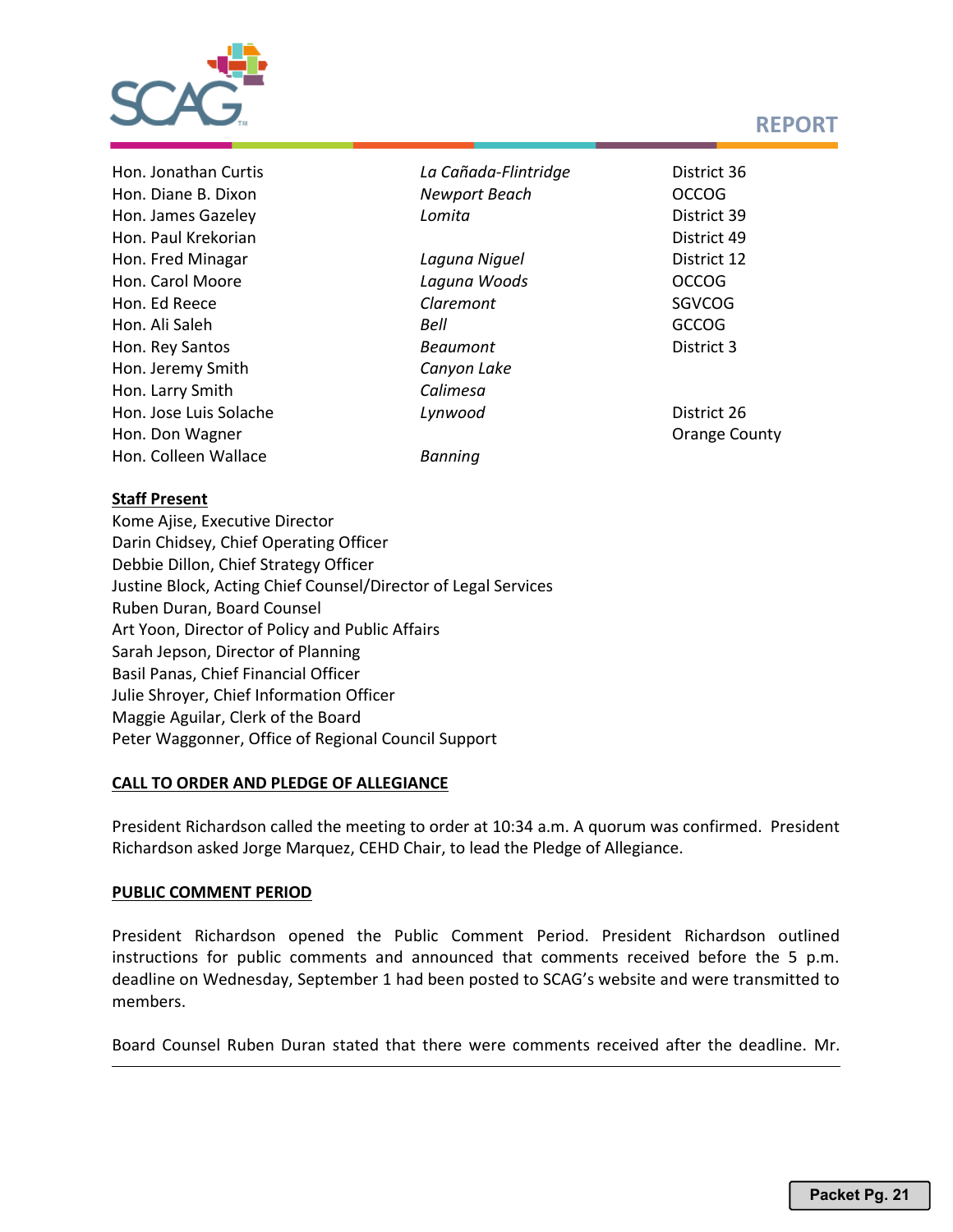

Duran read three comments received after the deadline into the record for up to two minutes each at the direction of President Richardson.

The first comment was received from Michael Hughes, Hills for Everyone, supporting conservation policies in Connect SoCal and restoration of biological corridors.

The second comment was received from Kevin Shin, Los Angeles County Bicycle Coalition, in support of the Connect SoCal Plan and urging the Regional Council to approve the Plan.

The third comment was received from Eugene D. Seroka, Port of Los Angeles, in support of the Connect SoCal Plan and urging the Regional Council to approve the Plan.

President Richardson asked the Clerk to confirm quorum before closing the Public Comment period. The Clerk confirmed there was a quorum present.

Seeing no other public comment speakers, President Richardson closed the Public Comment Period.

#### **REVIEW AND PRIORITIZE AGENDA ITEMS**

There were no requests to prioritize agenda items.

#### **ACTION ITEM**

1. Final Connect SoCal Technical Refinements and PEIR Addendum

Kome Ajise, Executive Director, provided brief remarks and thanked the policymakers who had been with them since the beginning of the Connect SoCal plan.

Sarah Jepson, Planning Director provided a brief overview of the final Connect SoCal plan with technical refinements and noted that the final Connect SoCal outlined more than \$638 billion in transportation system investments and targets growth in areas so that housing, jobs, and transit can be closer together, while helping to preserve natural lands and open space. She also provided an update on the outreach activities with stakeholders to better understand how Connect SoCal could be impacted by the COVID-19 pandemic. She further noted that they were asking the Regional Council to approve the final Connect SoCal PEIR Addendum and revised mitigation monitoring and reporting program.

President Richardson stated that this was a great presentation and an incredible effort by the entire team. He noted that this plan was significant and helped set the stage for Southern California. He indicated they had a responsibility to really think about air quality, transportation, and access to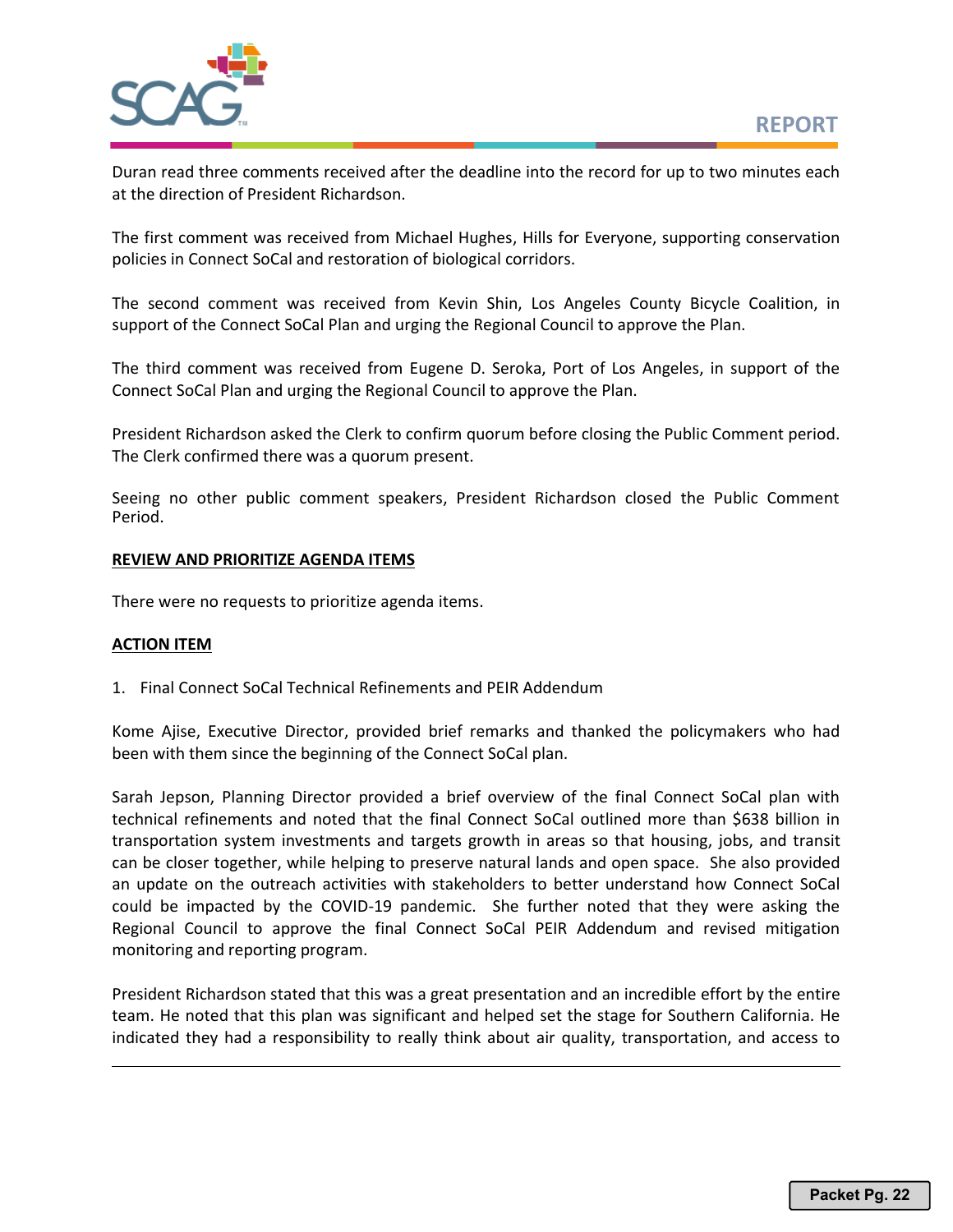

housing. He transitioned the chairing responsibility to Regional Councilmember and Transportation Chair Cheryl Viegas-Walker, El Centro, District 1.

Chair Viegas-Walker reminded the JPC members of the action they were taking on this day. She outlined instructions for public comments and proceeded to open the Public Comment Period for Agenda Item 1. She asked Board Counsel Duran to help facilitate the Public Comment period.

Ruben Duran called on the public comment speakers as follows:

Jerard Wright, BizFed and Grassroots Alliance, thanked staff for the collaborative effort with the business community and noted that the final version of Connect SoCal had improved since May and was ready for adoption.

Rich Lambros, Southern California Leadership Council, echoed the comments of Mr. Wright and expressed support for adopting the Connect SoCal resolution before them.

Jennifer Ward, Senior Vice President of Government Affairs for Orange County Business Council, echoed the prior comments and expressed support for the Connect SoCal Plan, and asked that they recommended approval to the Regional Council.

Jeff Montejano, Chief Executive Officer of Building Industry of Southern California, echoed President's Richardson's comments about the significance of the plan and expressed support for the Connect SoCal Plan.

Luis Portillo, Director of Public Policy for the Inland Empire Economic Partnership, expressed support for the Connect SoCal Plan and urged them to support adoption of the plan.

Mike Lewis, Construction Industry Air Quality Coalition, stated it was worthwhile to take the pause and noted changes to look out for in the future in preparation for the next plan. He stated he looked forward to working with SCAG.

Ray Baca, Executive Director of Engineering Contractors Association, expressed support for the Connect SoCal Plan and urged them to support adoption of the plan.

Seeing no further other public comment speakers, Chair Viegas-Walker closed the Public Comment Period.

Chair Viegas-Walker proceeded to allow for comments from members of the Joint Policy Committees.

Board Counsel Duran help facilitate comments by the Joint Policy Committee members.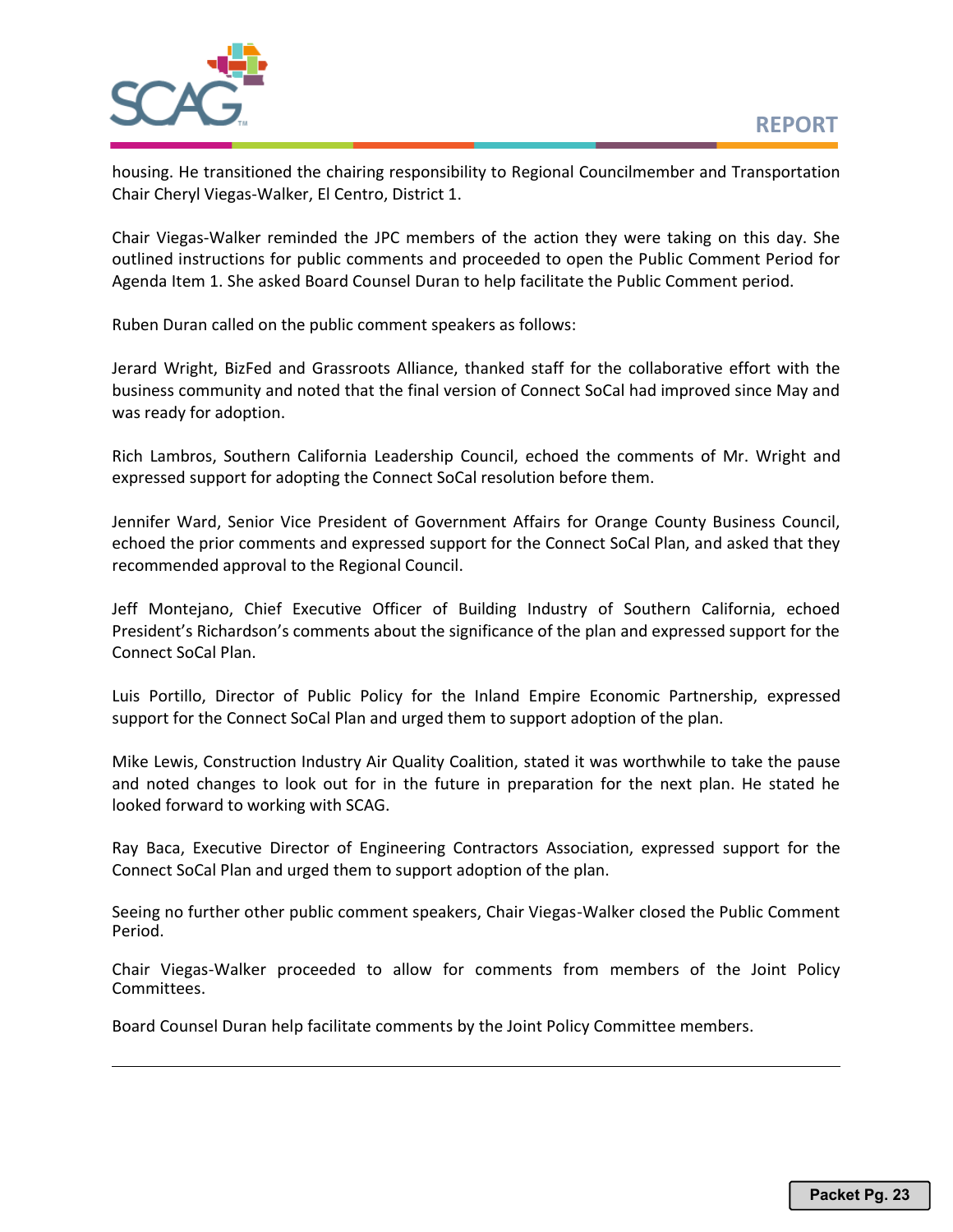

CEHD Policy Committee Member John Mirisch noted that the goals of Connect SoCal were very laudable but expressed concern about the unbalanced outreach for the addendum, which he had expressed in greater detail at the CHD meeting. He noted that they needed to take advantage of the paradigm shifting potential of remote work to further their shared goals of equity, inclusivity and diversity. He further stated that in a post COVID world they had unique opportunities to be a part of a new paradigm, which promotes economic balance and geographic equity for Californians throughout the SCAG region, state and country. He asked if there was a way, he could vote in favor of Connect SoCal and the broader goals, while registering an oppose position to what he considered to be the lack of balance in some aspects of the addendum.

Chair Viegas-Walker indicated that he had just accomplished this [registering his opposition] by noting it before the Joint Policy Committee members and the 400 people that were listening.

Regional Council Member (CEHD) Peggy Huang expressed concern over the urban growth emphasis that was in the Connect SoCal plan. She further noted that everybody has recognized that COVID has changed the world. She expressed support for the plan and concern over inconsistencies in the plan, and stated they needed to be addressed.

Chair Viegas-Walker asked staff to be prepared to address comments at the end of the comment portion.

Regional Council Member (TC) Steve Tye indicated that when they started the process for the Connect SoCal plan nobody had ever heard of COVID-19, and they couldn't have planned around it. He agreed that it was going to be different, and they were making the best decisions that could be made at this time. He stated they extended the timing to be sure everybody was heard and thought this was a good product and that staff had done a terrific job. He indicated that when appropriate he would be glad to move for adoption of the Connect SoCal plan.

Regional Council Member (TC) Steve Hoffbauer indicated there was no document that was going to make everybody happy on everything. He stated there would certainly be additional changes as new information became available, as different technologies were available, and as policies got refined. He expressed support for the plan and seconded the motion by Policy Committee Member Tye.

Regional Council Member (TC) Hector Pacheco provided comments in support of the Connect SoCal plan. He stated their community was looking forward to recognizing this as another step in a long road of planning for what they really want to see in the Southern California region.

Policy Committee Member (EEC) Diana Mahmud echoed the comments made by Policy Committee Members Mirisch and Huang. She stated she recognized the importance of moving the plan forward but asked if there was some way to document the reservations being expressed.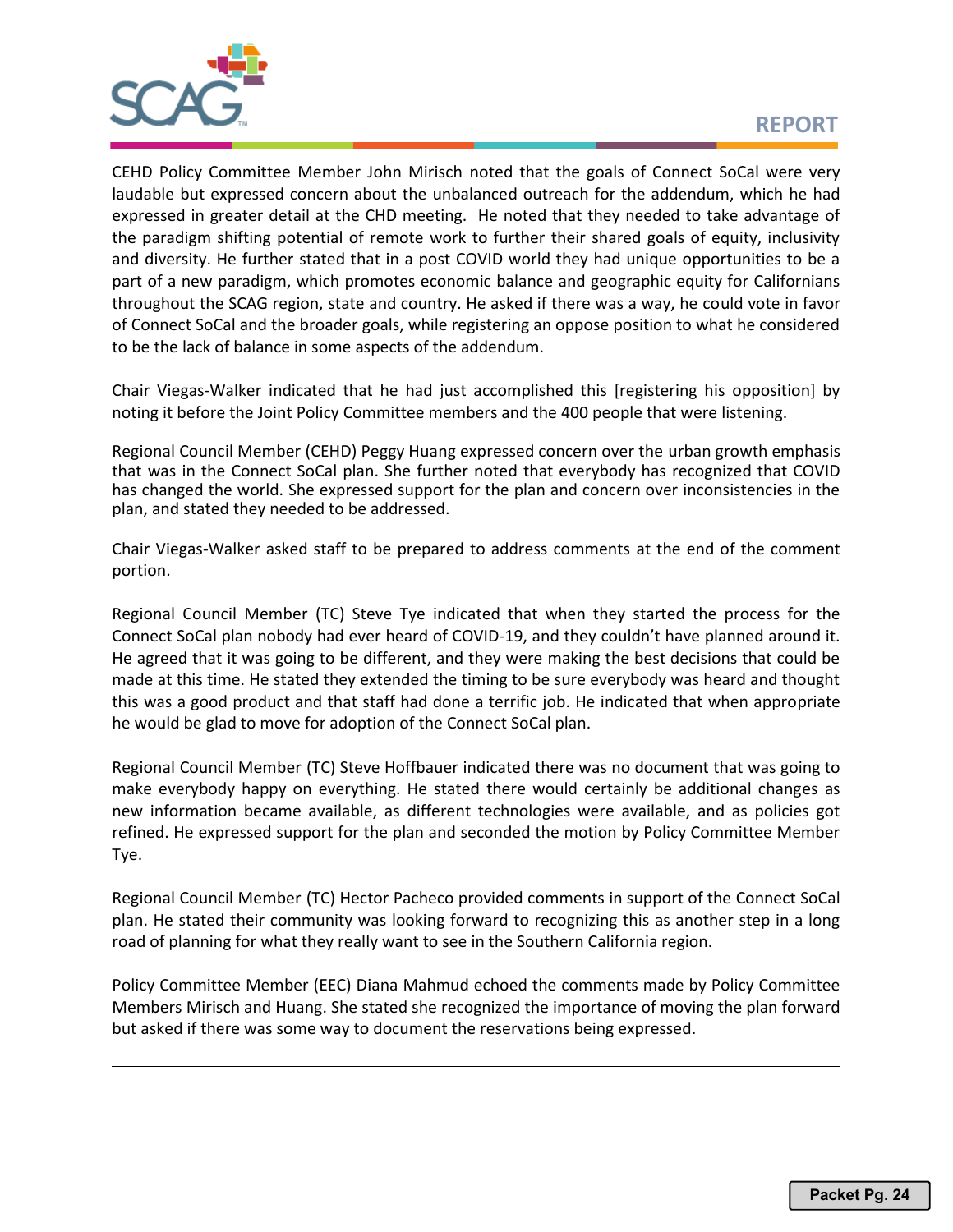

Chair Viegas-Walker clarified that these comments would be capture in the minutes of this Joint Policy Committee meeting.

Policy Committee Member (EEC) Sandra Genis expressed concern that if they continue this emphasis on urbanism, people who want the traditional housing choices won't just content themselves with a high-density condo or a high-rise apartment, they will go to other states, and these will be their most highly educated people. She stated that while she did support the plan in concept, she did not want to stand in the way of them getting funding but did have reservations.

Policy Committee Member (CEHD) Lauren Meister stated she appreciated all of staff's hard work on this plan. She stated she agreed with the comments provided by Mike Lewis. She stated she wanted to register her concerns about the assumptions made and echoed the comment by Policy Committee Member Huang, Mirisch and Genis. She stated that as they moved forward, they really needed to focus on the impacts of COVID-19 on housing, transportation, and business.

Regional Council Member (EEC) David Pollock expressed it was too early to know the long-term effects of the pandemic but agreed that it was going to impact them in some way. He indicated that he thought the full impacts were going to be reflected in the next Connect SoCal report in 2024.

Regional Council Member (EEC) Meghan Sahli-Wells thanked SCAG for the appointment to the Cal STA Zero Traffic Fatalities Task Force. She expressed support for the plan and hoped they were all there for racial equality and equity. She indicated she was happy and proud of the work that SCAG had done and especially staff, given the extensive outreach to multiple groups.

Chair Viegas-Walker thanked everyone for their courtesy, professionalism, and the respectful way in which they were making their comments.

Regional Council Member (CEHD) Drew Boyles echoed comments made by Policy Committee Members Mirisch, Huang and Genis. He also expressed support for the plan but stated he had concerns about some of the components and encouraged staff to fully understand the effects of COVID-19.

Regional Council Member (CEHD) Trevor O'Neil stated he supported the plan but wanted to register similar concerns as raised by many other members for the record.

Policy Committee Member (CEHD) Juan Carrillo asked staff to be mindful and make sure that they address the social justice concerns in the plan. He stated he was looking forward to making sure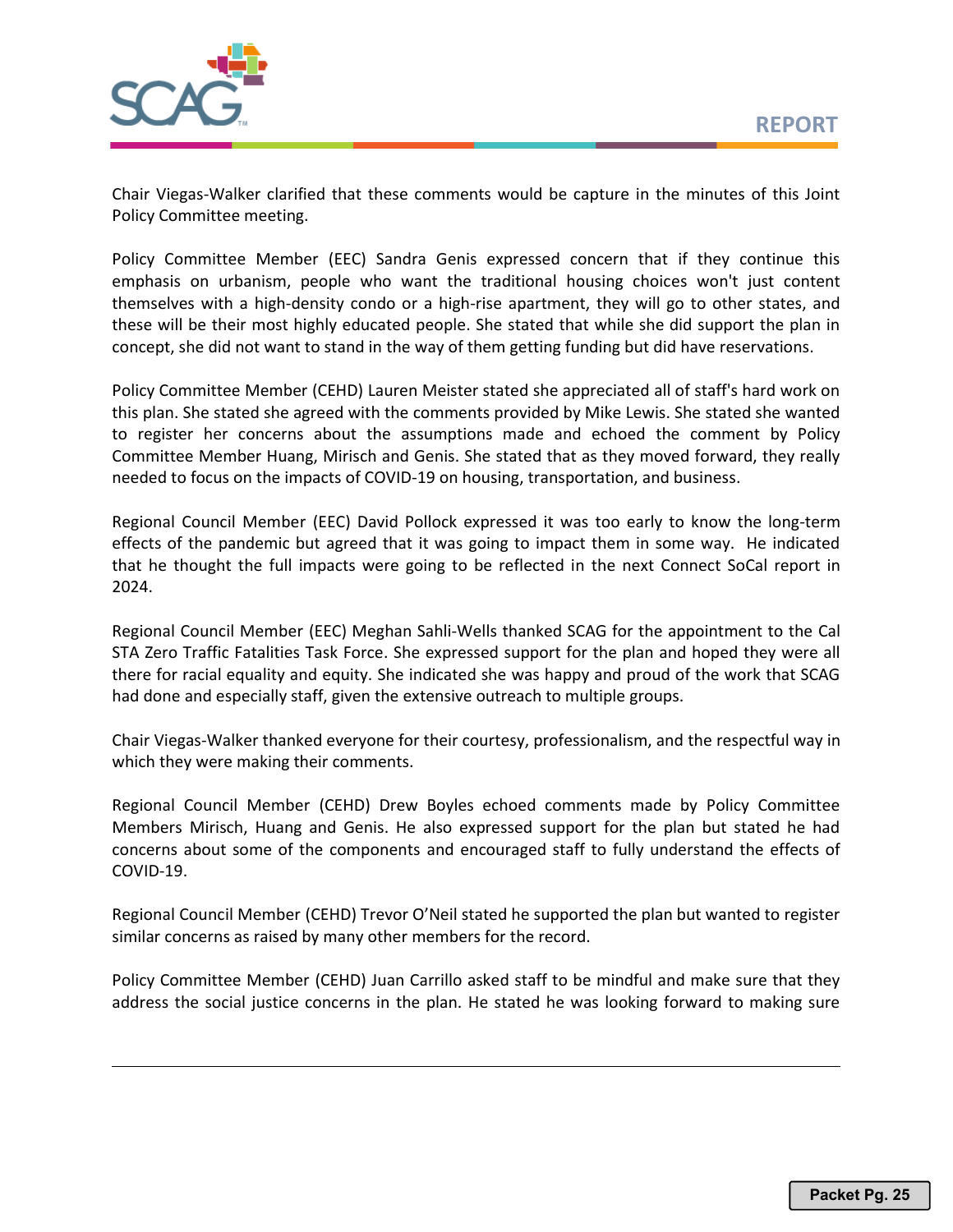

they address everybody's concerns. He indicated he wanted them to make sure that social justice was something that they strived to provide for everybody.

Regional Council Member (CEHD) Margaret Finlay expressed support and stated she appreciated the work that staff had done.

Regional Council Member (TC) Karen Spiegel noted that once they decide on this plan, they needed to take notes from it for the next process. She stated the pandemic had changed all of them and telecommuting would probably change transportation and many other factors.

Regional Council Member (CEHD) Lynn Semeta echoed some of the same concerns expressed by Policy Committee Members Huang, O'Neil, and others regarding the plan.

President Richardson thanked Chair Viegas-Walker for chairing the meeting. He stated they had confidence in the Connect SoCal plan, which was a product of rigorous collaboration and meticulous vetting. He expressed that further delay threaten their regional recovery from the devastating impacts of the COVID-19 pandemic and that adopting this plan had many benefits to help move the region forward.

Chair Viegas-Walker noted they were reserving some time for staff to respond to comments.

Ms. Jepson addressed the comments and concerns expressed by the members and noted they would take into consideration the impacts of the pandemic and continue to monitor it over the next year.

A MOTION was made (Tye) that the Regional Council adopt Resolution No. 20-624-1 to 1) adopt the 2020-2045 Regional Transportation Plan/Sustainable Communities Strategy (Connect SoCal or Plan) Program Environmental Impact Report (PEIR) Addendum and Revised Mitigation Monitoring and Reporting Program; 2) approve Connect SoCal in its entirety; and 3) submit Connect SoCal to the California Air Resources Board (ARB) for confirmation that the Plan meets greenhouse gas (GHG) reduction targets. Motion was SECONDED (Hofbauer). The motion passed by the following roll call votes:

**AYES:** (CEHD) Beaman Jacinto, Boyles, Bucknum, Carrillo, De Ruse, Devine, Finlay, Goodland, Henderson, Holmgren, Huang, Jahn, Kelly, Leano, J. Marquez, Marshall, Meister, Mirisch, Mulvihill, Nagel, Nguyen, O'Neil, Predmore, Pye, Richardson, Santa Ines, Shapiro, Shevlin, Warren, Wu, Yokoyama, Zerunyan, (EEC) Clark, Copeland, Genis, Horne, Mahmud, Momberger, Moran, Parks, Pearce, Pollock, Ramirez, Sahli-Wells, Springer, (TC) Ashton, Benoit, Brown, Dutrey, Gabel-Luddy, Grose, Hadjinian, Hamada, Harnik, Hofbauer, Judge, Kelley, Loa, Lorimore, Ly, Manos, R. Marquez, McCallon, McLean, Michael, Najarian, Navarro, Pacheco, Puckett, Ruiz, Sandoval,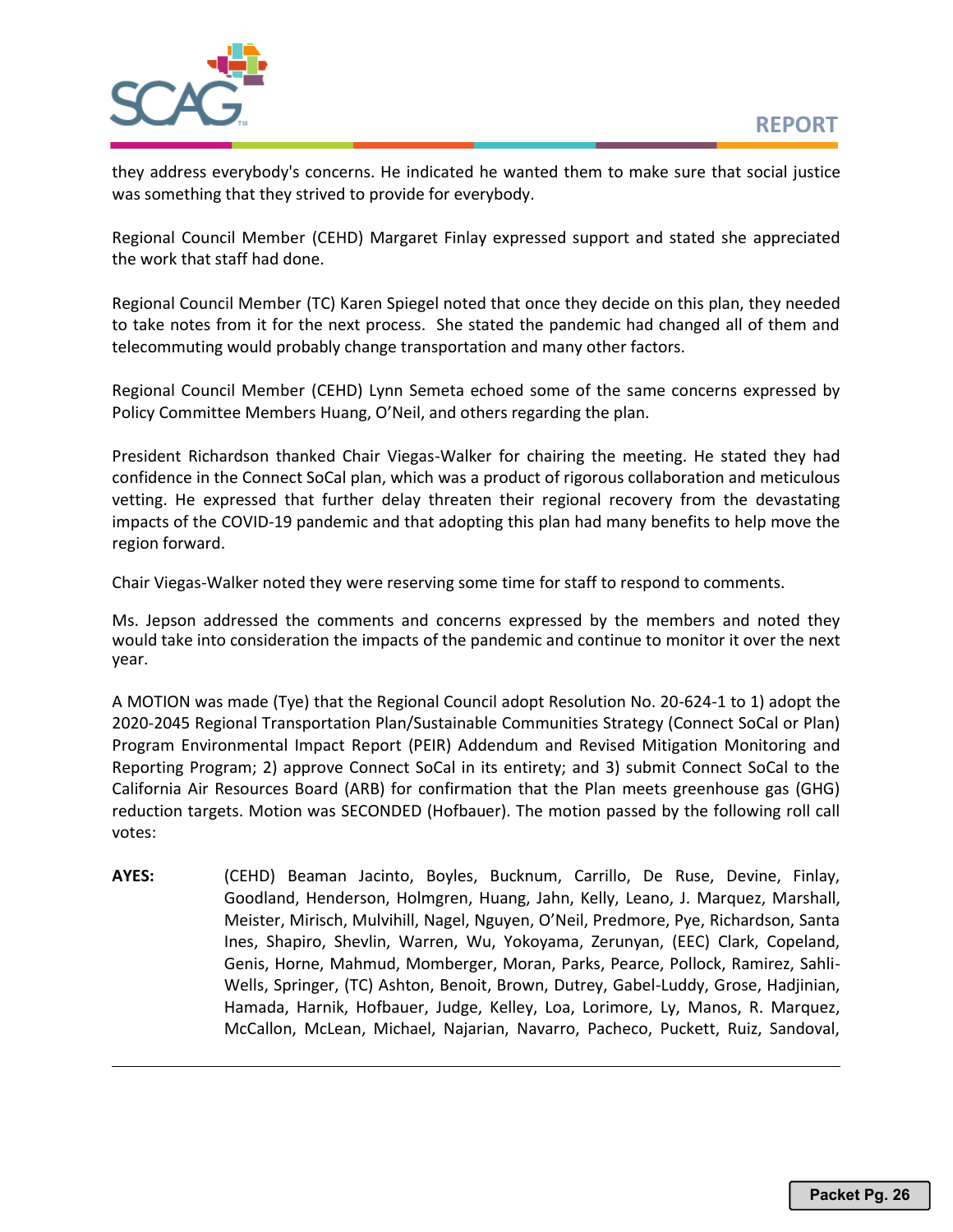

Schwank, Simonoff, Small, W. Smith, Spiegel, Talamantes, Tye, Viegas-Walker, Wapner, Weintraub (81)

**NOES:** NONE (0)

**ABSTAIN:** SEMETA (1)

Regional Council Member (CEHD) David Shapiro indicated he was trying to unmute and could not. He noted his vote as a yes.

Regional Council Member (CEHD) Kim Nguyen also noted her vote as a yes.

Policy Committee Member (CEHD) Anni Marshall asked if her vote was heard. President Richardson confirmed her vote as yes.

Policy Committee Member (CEHD) Acquanetta Warren asked if her vote was heard. The Clerk confirmed her vote was heard.

Policy Committee Member (CEHD) Carrillo noted his vote was a yes.

#### **CONSENT CALENDAR**

#### Receive and File

- 2. Connect SoCal Aligning Implementation with Pandemic Response
- 3. Connect SoCal Emerging Issues and Trends for Future Planning

President Richardson indicated he had received a request from CEHD Policy Committee Member Huang to pull the two items on the Consent Calendar. He asked her if the issues had been resolved with Agenda Item No. 1 or if she would still like to speak to these separately.

Regional Council Member (CEHD) Huang indicated most of her concerns had been addressed. She stated her concern on Agenda Item No. 3 was the fact that when they were talking about post COVID and density as issue that more research needed to be done.

President Richardson asked Regional Council Member (CEHD) Huang if she wanted to pull the item.

Regional Council Member (CEHD) Huang confirmed she wanted to pull only Agenda Item 3.

President Richardson entertained a motion on Agenda Item 2. A motion was made by Bill Jahn and seconded by Ben Benoit.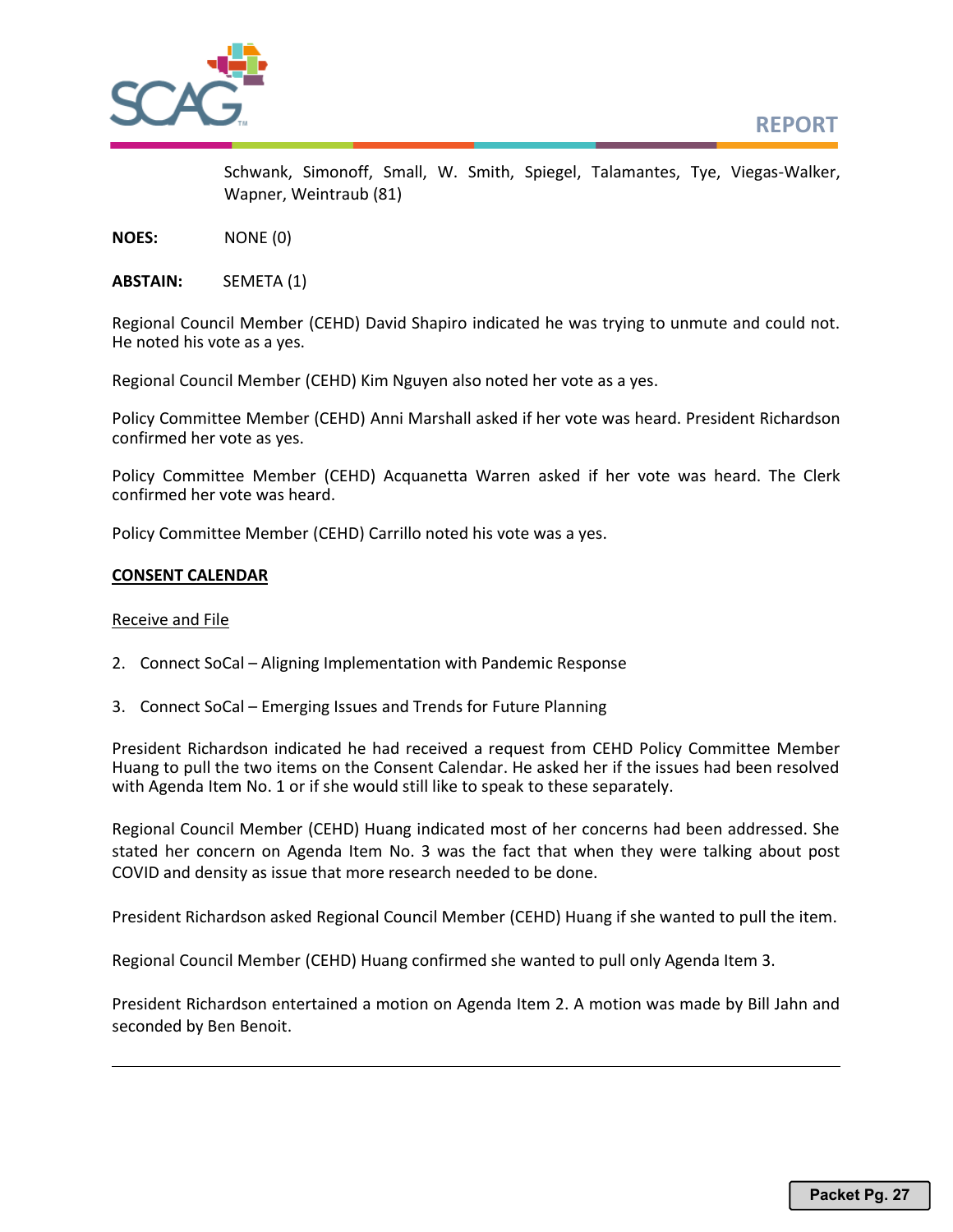

After being provided direction by staff and to avoid having to do several roll call votes on the pulled item, President Richardson proceeded to allow discussion on the items first.

Regional Council Member (CEHD) Huang stated that for Agenda Item No. 2 she thought they needed to do a better job in terms of outreach and repeated her concerns on Agenda Item 3.

Ms. Jepson addressed the comments and indicated they would continue to look at research as more information became available on the pandemic.

Board Counsel Duran noted for the record that SCAG did not receive any public comments or requests to speak on Agenda Items 2 or 3 from the public.

President Richardson confirmed they had a motion and a second.

Policy Committee Member (CEHD) Mirisch thanked SCAG staff for all their work. He also asked for a little bit more balance going forward when it comes to exploring the potential for looking at long term solutions that take advantage of the new reality, as he thought there were some exciting opportunities here.

A MOTION was made (Jahn) to approve Consent Calendar Agenda Item Nos. 2 and 3. Motion was SECONDED (Benoit). The motion passed by the following roll call votes:

**AYES:** (CEHD) Beaman Jacinto, Boyles, Bucknum, Carrillo, De Ruse, Devine, Finlay, Goodland, Henderson, Holmgren, Huang, Jahn, Kelly, Leano, Meister, Mirisch, Mulvihill, Nagel, Nguyen, O'Neil, Predmore, Pye, Richardson, Santa Ines, Shapiro, Shevlin, Wu, Yokoyama, Zerunyan, (EEC) Clark, Copeland, Davis, Genis, Horne, Mahmud, Momberger, Moran, Pearce, Pollock, Ramirez, Sahli-Wells, Springer, Wilson, (TC) Ashton, Benoit, Brown, Dutrey, Grose, Hadjinian, Hamada, Harnik, Hofbauer, Judge, Kelley, Loa, Lorimore, Ly, Manos, R. Marquez, McCallon, McLean, Michael, Navarro, Puckett, Sandoval, Schwank, Simonoff, Small, W. Smith, Spiegel, Talamantes, Tye, Viegas-Walker, Wapner, Weintraub (75)

**NOES:** NONE (0)

**ABSTAIN:** NONE (0)

#### **ANNOUNCEMENT/S**

President Richardson reminded Regional Councilmembers that they still had a meeting of the